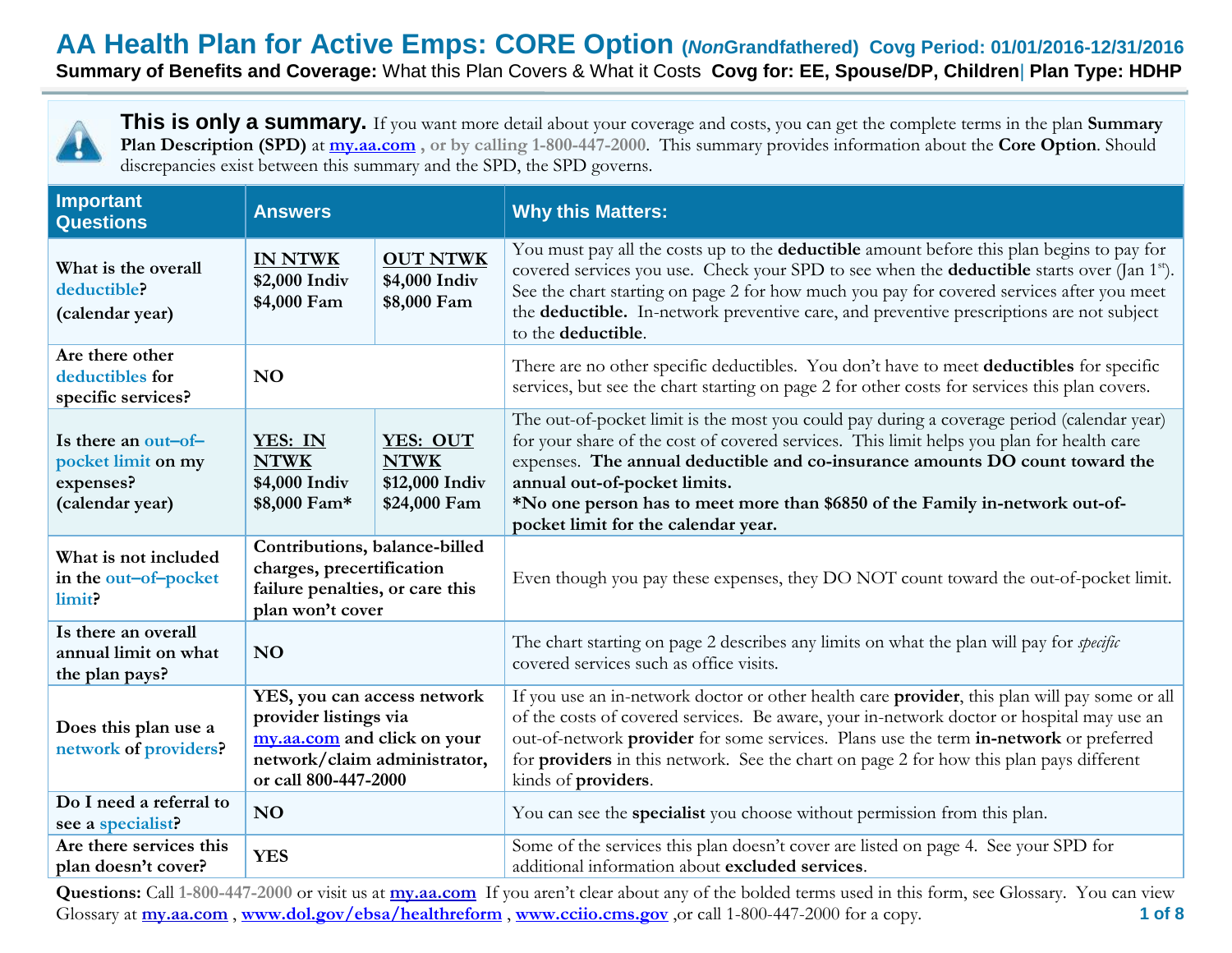**Summary of Benefits and Coverage:** What this Plan Covers & What it Costs **Covg for: EE, Spouse/DP, Children**| **Plan Type: HDHP**



- The amount the plan pays for covered services is based on the **allowed amount**. If an out-of-network **provider** charges more than the **allowed amount**, you may have to pay the difference. For example, if an out-of-network hospital charges \$1,500 for an overnight stay and the **allowed amount** is \$1,000, you may have to pay the \$500 difference. (This is called **balance billing**.)
- This plan may encourage you to use in-network **providers** by charging you lower **deductibles** and **co-insurance** amounts.

| <b>Common</b>                                                                                             |                                                                                                                                                                                                                                                                       | Your cost if you use an              |                                                                    |                                                                                                                                                                                                            |  |
|-----------------------------------------------------------------------------------------------------------|-----------------------------------------------------------------------------------------------------------------------------------------------------------------------------------------------------------------------------------------------------------------------|--------------------------------------|--------------------------------------------------------------------|------------------------------------------------------------------------------------------------------------------------------------------------------------------------------------------------------------|--|
| <b>Medical Event</b>                                                                                      | <b>Services You May Need</b>                                                                                                                                                                                                                                          | <b>In-network</b><br><b>Provider</b> | <b>Out-of-network</b><br><b>Provider</b>                           | <b>Limitations &amp; Exceptions</b>                                                                                                                                                                        |  |
|                                                                                                           | Primary care visit for injury/illness                                                                                                                                                                                                                                 | 20%                                  | 40%                                                                | Pays after deductible met                                                                                                                                                                                  |  |
| If you visit a health                                                                                     | Specialist visit for injury/illness                                                                                                                                                                                                                                   | 20%                                  | 40%                                                                | Pays after deductible met                                                                                                                                                                                  |  |
| care provider's office                                                                                    | Other provider office visit for injury/illness                                                                                                                                                                                                                        | 20%                                  | 40%                                                                | Pays after deductible met                                                                                                                                                                                  |  |
| or clinic                                                                                                 | Preventive care/screening/immunization                                                                                                                                                                                                                                | No charge                            | 40%                                                                | In-network not subject to deductible<br>Out-of-network pays after deductible met                                                                                                                           |  |
| If you have a test, at                                                                                    | Diagnostic test (x-ray, lab work)                                                                                                                                                                                                                                     | 20%                                  | 40%                                                                | Pays after deductible met                                                                                                                                                                                  |  |
| hospital or dr's office                                                                                   | Imaging (CT/PET scans, MRIs)                                                                                                                                                                                                                                          | 20%                                  | 40%                                                                | Pays after deductible met                                                                                                                                                                                  |  |
| If you need drugs to<br>treat your illness or<br>condition and get<br>them from<br><b>EXPRESS SCRIPTS</b> | Generic Rx, 30-day supply <b>RETAIL</b> :<br>Long-term Rx must be filled via Mail Order<br>or at Safeway or at CVS starting with 4 <sup>th</sup> fill,<br>else you pay 50%; see www.express-<br>scripts.com                                                           | 20%                                  | 40%<br>Paid based on<br><b>Express Scripts</b><br>discounted price | Pays after deductible met<br>Certain preventive Rx not subject to<br>deductible<br>Some Rx require Prior Auth                                                                                              |  |
| <b>NETWORK</b><br><b>RETAIL</b><br><b>PHARMCY:</b><br>Other limitations may<br>apply-More info            | <b>Brand Name Rx 30-day supply RETAIL:</b><br>Long-term Rx must be filled via Mail Order<br>or at Safeway or at CVS starting with the 4 <sup>th</sup><br>fill, else you pay 50%; see www.express-<br>scripts.com                                                      | 20%                                  | 40%<br>Paid based on<br><b>Express Scripts</b><br>discounted price | Pays after deductible met<br>Certain preventive Rx not subject to<br>deductible<br>Some Rx require Prior Auth<br>Certain brand Rx not covered, check Express<br>Scripts website                            |  |
| about prescription<br>drug coverage is at<br>my.aa.com or<br>www.express-<br>scripts.com                  | Specialty Rx, 30-day supply, <b>RETAIL</b><br><b>GENERIC AND BRAND:</b><br>Both generic and brand Rx; some Long-term<br>Rx must be filled via Accredo or at Safeway<br>or at CVS starting with 4 <sup>th</sup> fill, else you pay<br>50%; see www.express-scripts.com | 20%                                  | 40%<br>Paid based on<br><b>Express Scripts</b><br>discounted price | Pays after deductible met<br>Some Rx require Prior Auth<br>You must fill specialty Rx at network<br>retail pharmacy or Accredo (by mail)<br>Certain brand Rx not covered, check Express<br>Scripts website |  |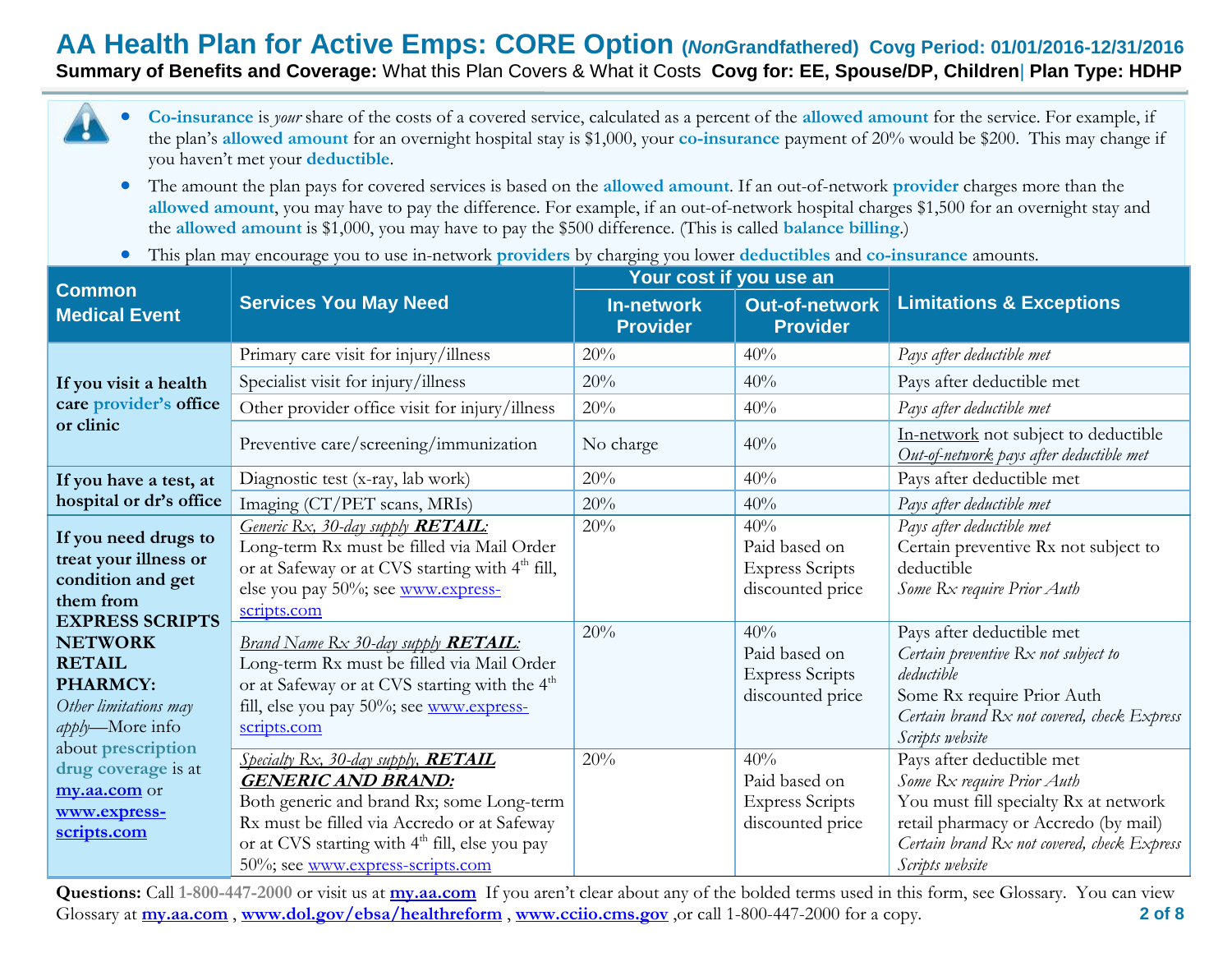**Summary of Benefits and Coverage:** What this Plan Covers & What it Costs **Covg for: EE, Spouse/DP, Children**| **Plan Type: HDHP**

| Your cost if you use an<br><b>Common</b>                                                                                              |                                                                                                                                                                                                                                                |                                      |                                          |                                                                                                                                                                                 |
|---------------------------------------------------------------------------------------------------------------------------------------|------------------------------------------------------------------------------------------------------------------------------------------------------------------------------------------------------------------------------------------------|--------------------------------------|------------------------------------------|---------------------------------------------------------------------------------------------------------------------------------------------------------------------------------|
| <b>Medical Event</b>                                                                                                                  | <b>Services You May Need</b>                                                                                                                                                                                                                   | <b>In-network</b><br><b>Provider</b> | <b>Out-of-network</b><br><b>Provider</b> | <b>Limitations &amp; Exceptions</b>                                                                                                                                             |
| If you need drugs to<br>treat your illness or<br>condition and get<br>them from                                                       | Generic Rx, 90-day supply <b>MAIL ORDER</b> :<br>Long-term Rx must be filled via Mail Order,<br>or at Safeway, or at CVS starting with the 4 <sup>th</sup><br>fill, else you pay 50%; see www.express-<br>scripts.com                          | 20%                                  | Not covered                              | Pays after deductible met<br>Certain preventive Rx not subject to<br>deductible<br>Some Rx require Prior Auth<br>Certain brand Rx not covered, check Express<br>Scripts website |
| <b>EXPRESS SCRIPTS</b><br><b>BY MAIL ORDER:</b><br>Other limitations may<br>apply-More info<br>about prescription<br>drug coverage at | <b>Brand Name Rx 90-day supply MAIL</b><br><b>ORDER:</b> Long-term Rx must be filled via<br>Mail Order, or at Safeway, or at CVS starting<br>with the $4th$ fill, else you pay 50%; see<br>www.express-scripts.com                             | 20%                                  | Not covered                              | Pays after deductible met<br>Certain preventive Rx not subject to<br>deductible<br>Some Rx require Prior Auth<br>Certain brand Rx not covered, check Express<br>Scripts website |
| www.my.aa.com or<br>www.express-<br>scripts.com                                                                                       | Specialty Rx, 30-day supply <b>MAIL ORDER</b> :<br>Both generic and brand Rx; Some Long-<br>term Rx must be filled via Accredo or at<br>Safeway or at CVS starting with 4 <sup>th</sup> fill, else<br>you pay 50%; see www.express-scripts.com | 20%                                  | Not covered                              | Pays after deductible met<br>Some Rx require Prior Auth<br>You must fill specialty Rx via Accredo<br>Certain brand Rx not covered, check Express<br>Scripts website             |
| If you have                                                                                                                           | Facility fee (e.g., ambulatory surgery center)                                                                                                                                                                                                 | 20%                                  | 40%                                      | Pays after deductible met                                                                                                                                                       |
| outpatient surgery                                                                                                                    | Physician/surgeon fees                                                                                                                                                                                                                         | 20%                                  | 40%                                      | Pays after deductible met                                                                                                                                                       |
| If you need                                                                                                                           | Emergency room services                                                                                                                                                                                                                        | 20%                                  | 40%                                      | Pays after deductible met                                                                                                                                                       |
| immediate medical                                                                                                                     | Emergency medical transportation                                                                                                                                                                                                               | 20%                                  | 40%                                      | Pays after deductible met                                                                                                                                                       |
| attention                                                                                                                             | Urgent care                                                                                                                                                                                                                                    | 20%                                  | 40%                                      | Pays after deductible met                                                                                                                                                       |
| If you have a<br>hospital stay                                                                                                        | Facility fee (e.g., hospital room)                                                                                                                                                                                                             | 20%                                  | 40%                                      | Pays after deductible met<br>Inpatient requires precertification                                                                                                                |
|                                                                                                                                       | Physician/surgeon fee                                                                                                                                                                                                                          | 20%                                  | 40%                                      | Pays after deductible met                                                                                                                                                       |
|                                                                                                                                       | Mental/Behavioral health outpatient services                                                                                                                                                                                                   | 20%                                  | 40%                                      | Pays after deductible met                                                                                                                                                       |
| If you have mental<br>health, behavioral                                                                                              | Mental/Behavioral health inpatient services                                                                                                                                                                                                    | 20%                                  | 40%                                      | Pays after deductible met<br>Inpatient requires precertification                                                                                                                |
| health, or substance                                                                                                                  | Substance use disorder outpatient services                                                                                                                                                                                                     | 20%                                  | 40%                                      | Pays after deductible met                                                                                                                                                       |
| abuse needs                                                                                                                           | Substance use disorder inpatient services                                                                                                                                                                                                      | 20%                                  | 40%                                      | Pays after deductible met<br>Inpatient requires precertification                                                                                                                |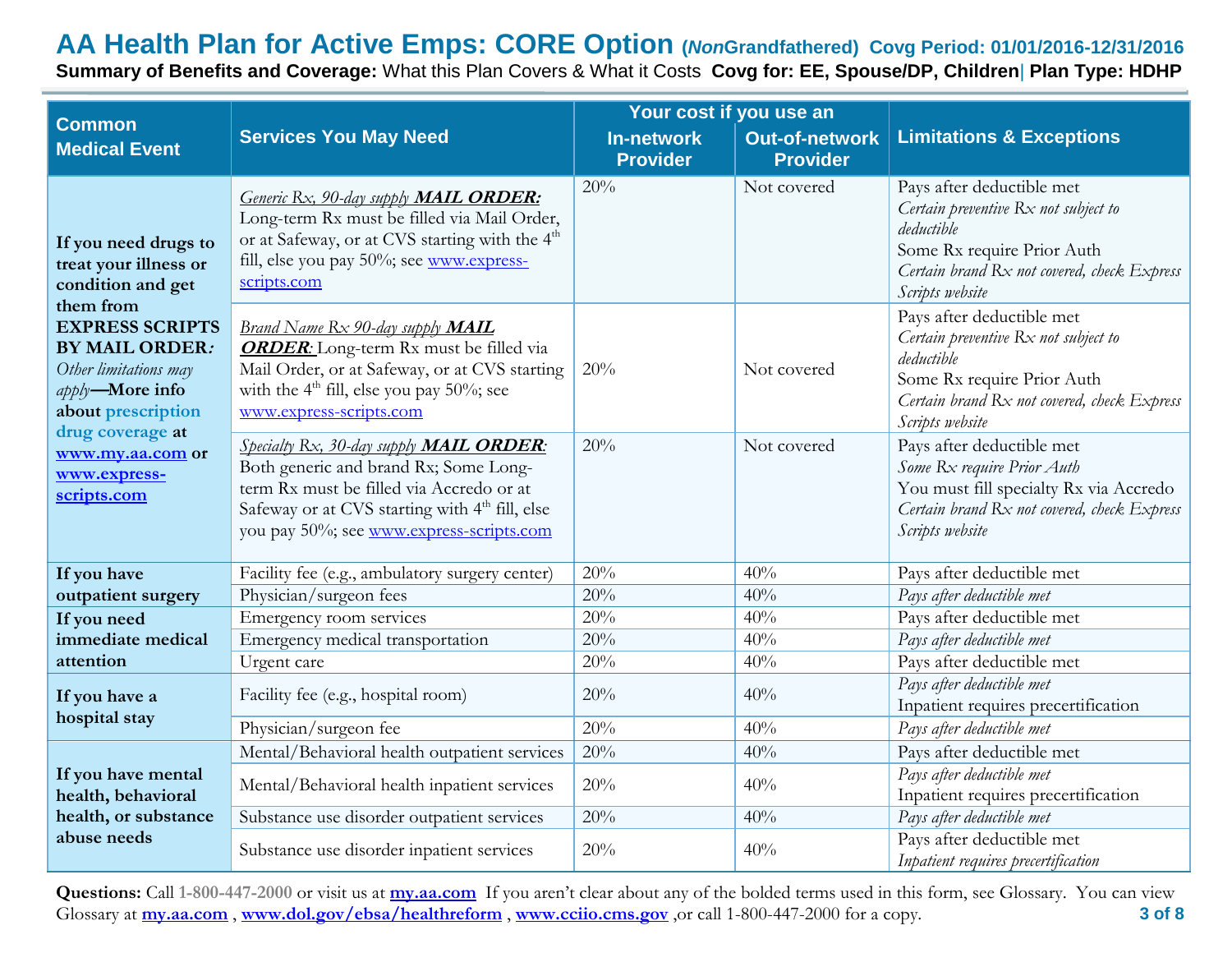## **AA Health Plan for Active Emps: CORE Option (***Non***Grandfathered) Covg Period: 01/01/2016-12/31/2016 Summary of Benefits and Coverage:** What this Plan Covers & What it Costs **Covg for: EE, Spouse/DP, Children**| **Plan Type: HDHP**

| <b>Common</b>                                        |                                                                       | Your cost if you use an              |                                          |                                                                                       |  |
|------------------------------------------------------|-----------------------------------------------------------------------|--------------------------------------|------------------------------------------|---------------------------------------------------------------------------------------|--|
| <b>Services You May Need</b><br><b>Medical Event</b> |                                                                       | <b>In-network</b><br><b>Provider</b> | <b>Out-of-network</b><br><b>Provider</b> | <b>Limitations &amp; Exceptions</b>                                                   |  |
| If you, your<br>spouse/DP, or your                   | Routine prenatal care                                                 | No charge                            | 40%                                      | Out-of-network pays after deductible<br>met                                           |  |
| dependent daughter<br>are pregnant                   | Delivery and all inpatient services, postnatal<br>care                | 20%                                  | 40%                                      | Pays after deductible met<br>Inpatient requires precertification                      |  |
|                                                      | Home health care                                                      | 20%                                  | 40%                                      | Pays after the deductible met                                                         |  |
| If you need help                                     | Rehabilitation services (Physical,<br>occupational, speech therapies) | 20%                                  | 40%                                      | Pays after deductible met                                                             |  |
| recovering or have<br>other special health           | Habilitation services                                                 | Not covered                          | Not covered                              | Plan does not cover this, see this pg 4 and<br>SPD for more info on excluded services |  |
| needs                                                | Skilled nursing care up to 60 days per illness                        | 20%                                  | 40%                                      | Pays after deductible met                                                             |  |
|                                                      | Durable medical equipment                                             | 20%                                  | 40%                                      | Pays after deductible met                                                             |  |
|                                                      | Hospice service                                                       | 20%                                  | 40%                                      | Pays after deductible met                                                             |  |
| If your child needs                                  | Eye exam and/or, eyeglasses/contact lenses                            | Not covered                          | Not covered                              | Paid under Vision Benefit, IF you elected it                                          |  |
| dental or eye care                                   | Dental check-up                                                       | Not covered                          | Not covered                              | Paid under Dental Benefit, IF you<br>elected it                                       |  |

## **Excluded Services & Other Covered Services:**

|                                                                                                                | Services Your Plan Does NOT Cover (This isn't a complete list. Check your SPD for other excluded services.)                                                                       |           |                                                                                                                                                                                                                     |           |                                                                                                                  |  |
|----------------------------------------------------------------------------------------------------------------|-----------------------------------------------------------------------------------------------------------------------------------------------------------------------------------|-----------|---------------------------------------------------------------------------------------------------------------------------------------------------------------------------------------------------------------------|-----------|------------------------------------------------------------------------------------------------------------------|--|
|                                                                                                                | Cosmetic surgery and treatment                                                                                                                                                    |           | Dental care, unless for TMJD, accidental<br>injury, or fractures/dislocation of jaw                                                                                                                                 |           | Habilitation services                                                                                            |  |
|                                                                                                                | Long term care                                                                                                                                                                    | $\bullet$ | Routine eye care                                                                                                                                                                                                    |           | Routine foot care                                                                                                |  |
| Other Covered Services (This isn't a complete list. Check your SPD for other covered services and your costs.) |                                                                                                                                                                                   |           |                                                                                                                                                                                                                     |           |                                                                                                                  |  |
|                                                                                                                | Acupuncture                                                                                                                                                                       |           | Certain TMJD treatments                                                                                                                                                                                             |           | Chiropractic care                                                                                                |  |
|                                                                                                                | Infertility medications (\$15,000 maximum<br>limit for life of patient's participation in the<br>Plan)                                                                            |           | Diagnostic mammograms (100% after<br>deductible if in doctor's office or non-hospital<br>facility)                                                                                                                  |           | Home health care<br>Diagnostic colonoscopies (100% after<br>deductible if in doctor's office or non-hospital     |  |
|                                                                                                                | Collection and cryopreservation of human<br>female ova ("egg freezing") and in-vitro<br>fertilization (maximum \$25,000 limit for life<br>of patient's participation in the Plan) | $\bullet$ | Hearing aids (\$3500 per aid, original and<br>replacement, paid once every 36 months)<br>Gender Reassignment Benefits<br>Bariatric surgery (limit one procedure for life<br>of patient's participation in the Plan) | $\bullet$ | facility)<br>Applied Behavioral Analysis for treatment of<br>autism spectrum disorder<br>Virtual doctor's visits |  |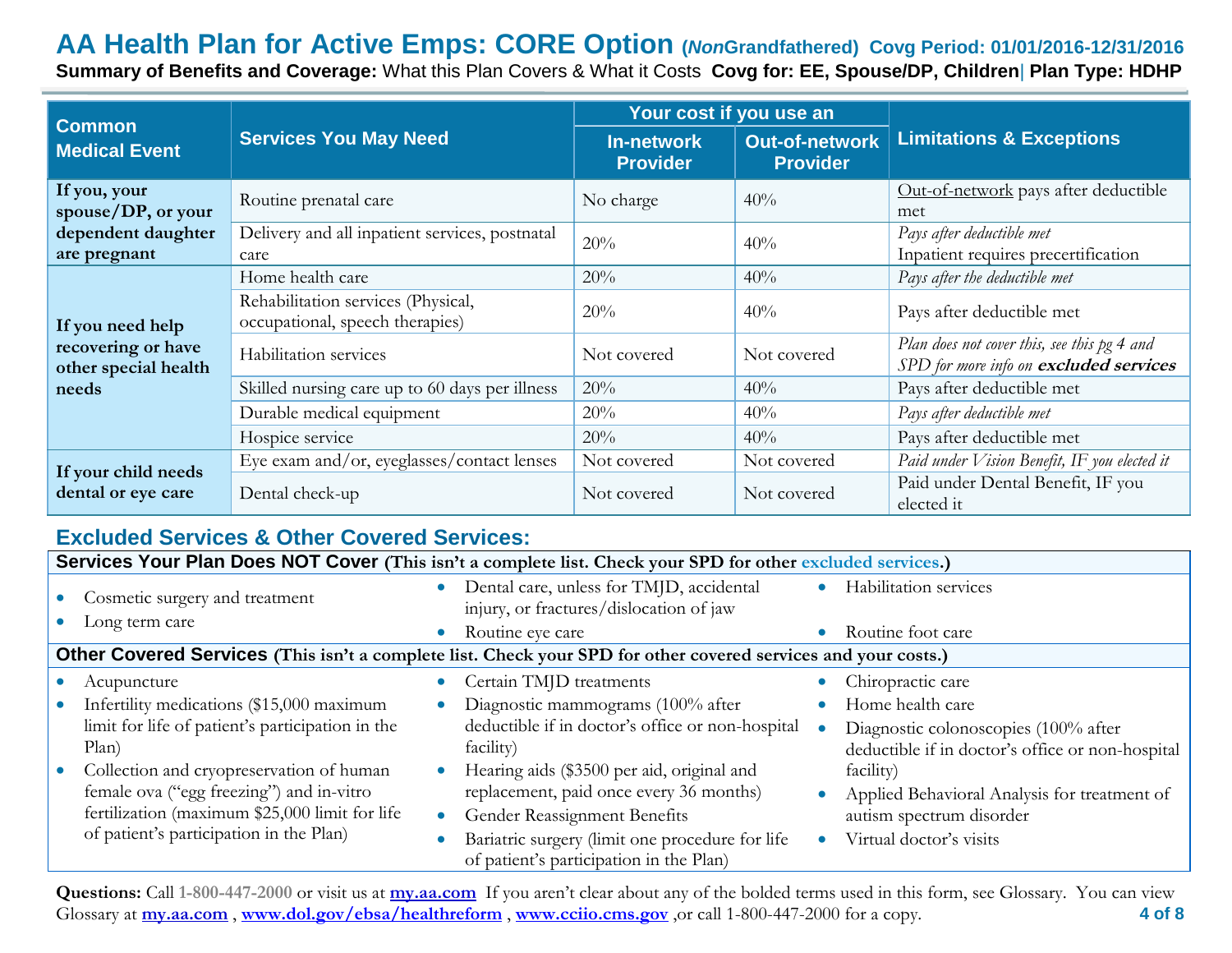# **Your Rights to Continue Coverage:**

If you lose coverage under the plan, then, depending upon the circumstances, Federal and State laws may provide protections that allow you to keep health coverage. Any such rights may be limited in duration and will require you to pay a **premium**, which may be significantly higher than the contributions you pay while covered under this plan. Other limitations on your rights to continue coverage may also apply. For more information on your rights to continue coverage, contact the plan at 800-447-2000. You may also contact your state insurance department, the U.S. Dept. of Labor, Employee Benefits Security Administration at 1-866-444-3272 or [www.dol.gov/ebsa](http://www.dol.gov/ebsa), or the U.S. Dept. of Health and Human Services at 1-877-267-2323 x61565 or [www.cciio.cms.gov](http://www.cciio.cms.gov/) .

# **Your Grievance and Appeals Rights:**

If you have a complaint or are dissatisfied with a denial of coverage for claims under your plan, you may be able to **appeal** or file a **grievance**. For questions about your rights, this notice, or assistance, you can contact:

- American Airlines, Inc. HR Services, at 1-800-447-2000 (or chat with HR Services at **my.aa.com**)
- American Airlines, Inc. Benefits Compliance at 1-800-967-1412 (or via facsimile at 817-967-6335, or via email at [albert.garcia@aa.com](mailto:albert.garcia@aa.com))
- U.S. Department of Labor, Employee Benefits Security Administration at 1-866-444-EBSA (3272) or [www.dol.gov/ebsa/healthreform](http://www.dol.gov/ebsa/healthreform)
- Additionally, your state consumer assistance program (if applicable for your state) can help you file your appeal. A list of states with Consumer Assistance Programs is available at [www.dol.gov/ebsa/healthreform](http://www.dol.gov/ebsa/healthreform) and at<http://cciio.cms.gov/programs/consumer/capgrants/index.html> .

# **Does this Coverage Provide Minimum Essential Coverage?**

The Affordable Care Act requires most people to have health care coverage that qualifies as "minimum essential coverage." **This plan or policy does provide minimum essential coverage.** 

# **Does this Coverage Meet the Minimum Value Standard?**

In order for certain types of health coverage (for example, individually purchased insurance or job-based coverage) to qualify as minimum essential coverage, the plan must pay, on average, at least 60 percent of allowed charges for covered services. This is called the "minimum value standard." **This health coverage does meet the minimum value standard for the benefits it provides.** 

# **Health Savings Accounts**

The Core Option is made to work with a Health Savings Account (HSA) that you establish with Aon Hewitt's Your Spending Account (YSA, via pre-tax payroll deductions) or with your bank or other financial institution (post-tax). You can deposit funds into this account to help pay for medical, prescription, dental, and/or vision expenses—items such as charges used to meet the annual deductible, co-insurance, other out-of-pocket expenses, etc. Additionally, if you (or your spouse/DP) participate in the WebMD wellness program and earn wellness rewards, we will place those reward funds in your YSA HSA. The chart on page 6 gives some examples of HSA-covered expenses. For complete information, please refer to your SPD. **Keep in mind that you can have access to the funds in your HSA only up to the amount you've actually deposited into your HSA. Maximum federally– defined HSA contributions for 2016 are \$3,350 for employee only, \$6,750 for employee + family.**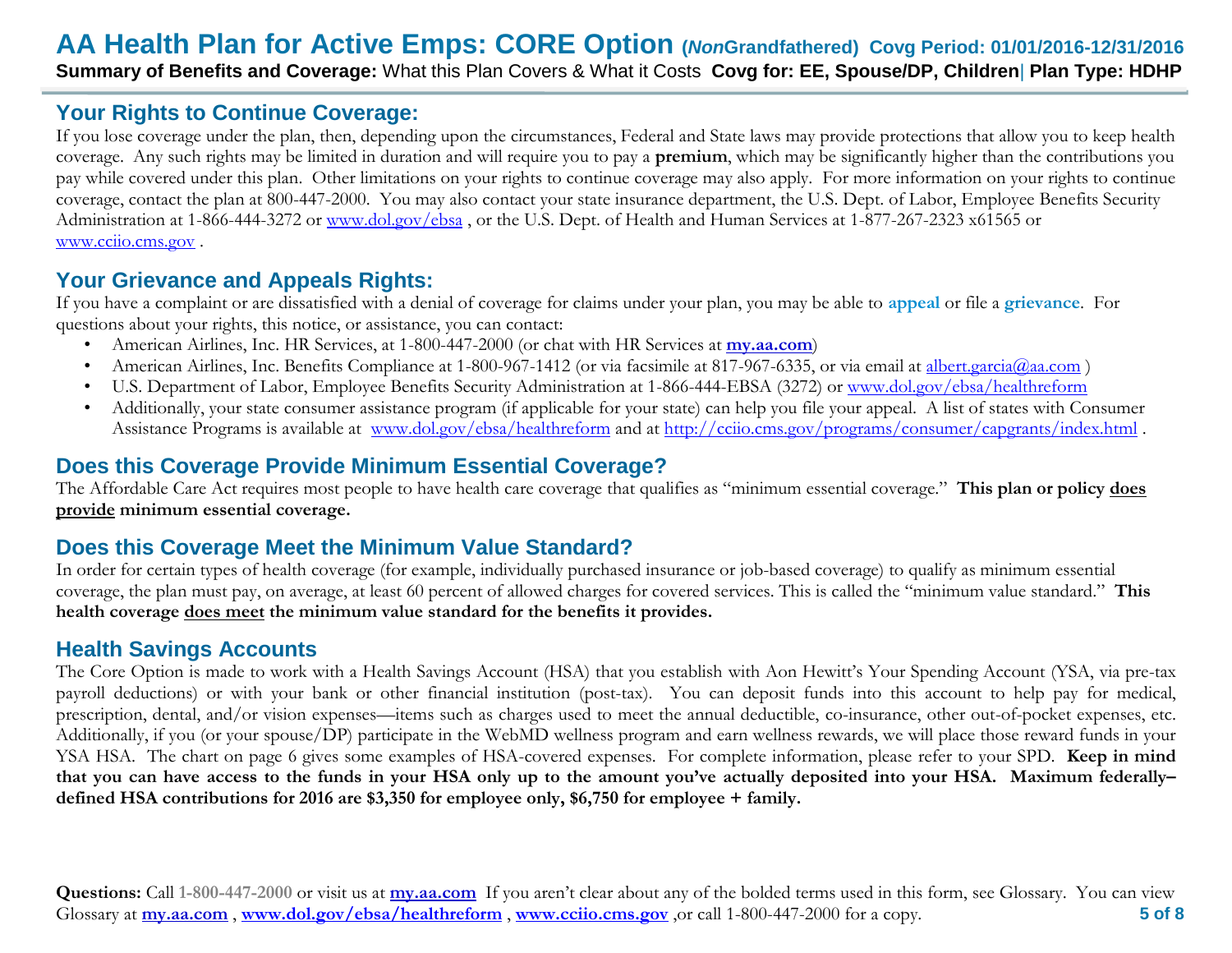**Summary of Benefits and Coverage:** What this Plan Covers & What it Costs **Covg for: EE, Spouse/DP, Children**| **Plan Type: HDHP**

### **Limited Purpose Flexible Spending Account (LPFSA)**

You can also establish a Limited Purpose Health Care Flexible Spending Account (LPFSA) to help pay medical, dental, vision services and supplies that are not paid by the Medical Benefit, Dental Benefit and/or Vision Insurance Benefit. This includes items such as deductibles, co-insurance, and other outof-pocket expenses. Through YSA, you deposit pre-tax dollars into the LPFSA (via payroll deduction), and these dollars can reimburse you for the portion of medical, dental, and vision expenses that you'd be responsible for paying. As soon as you make your first contribution through payroll deduction each year, the entire amount of your elected YSA LPFSA account is available for your and your family's use. **For 2016, the maximum amount you can deposit into your LPFSA is \$2,550.**

Some examples of covered expenses are listed below:

|                         | <b>Examples of Covered HSA Expenses (medical, dental, vision)</b> | <b>Examples of Covered LPFSA Expenses (dental &amp; vision only)</b> |                                      |  |
|-------------------------|-------------------------------------------------------------------|----------------------------------------------------------------------|--------------------------------------|--|
| Acupuncture             | <b>Hospital Services</b>                                          | Dental anesthesia/sedation                                           | Eyeglasses                           |  |
| <b>Blood</b> tests      | Insulin                                                           | Cleanings more than twice a year                                     | <b>Contact Lenses</b>                |  |
| Chiropractor            | Lab tests                                                         | Charges with balance billings                                        | Ophthalmologist fees                 |  |
| Contraceptives (retail) | Prescriptions                                                     | Drugs and their administration                                       | Guide dog                            |  |
| Diagnostic devices      | Nursing care                                                      | Extra set of dentures/appliances                                     | Special education services for blind |  |
| Hearing devices         | Wheelchairs                                                       | Replacement of lost/stolen dentures                                  | Vision therapy                       |  |
| Dental expenses         | Vision expenses                                                   | Orthodontia expenses                                                 | Protective eyewear                   |  |

**This is not a complete list of covered expenses.** Please consult your SPD for a complete list of covered and non-covered services, and for information on how the LPFSA works.

### **Language Access Services:**

If you need translation of this document, help is available: SPANISH (Español): Para obtener asistencia en Español, llame al 800-447-2000 TAGALOG (Tagalog): Kung kailangan ninyo ang tulong sa Tagalog tumawag sa 800-447-2000 CHINESE (中文): 如果需要中文的帮助,请拨打这个号码 800-447-2000 NAVAJO (Dine): Dinek'ehgo shika at'ohwol ninisingo, kwiijigo holne' 800-447-2000

––––––––––––––––––––––*To see examples of how this plan might cover costs for a sample medical situation, see the next page.–––––––––––*–––––––––––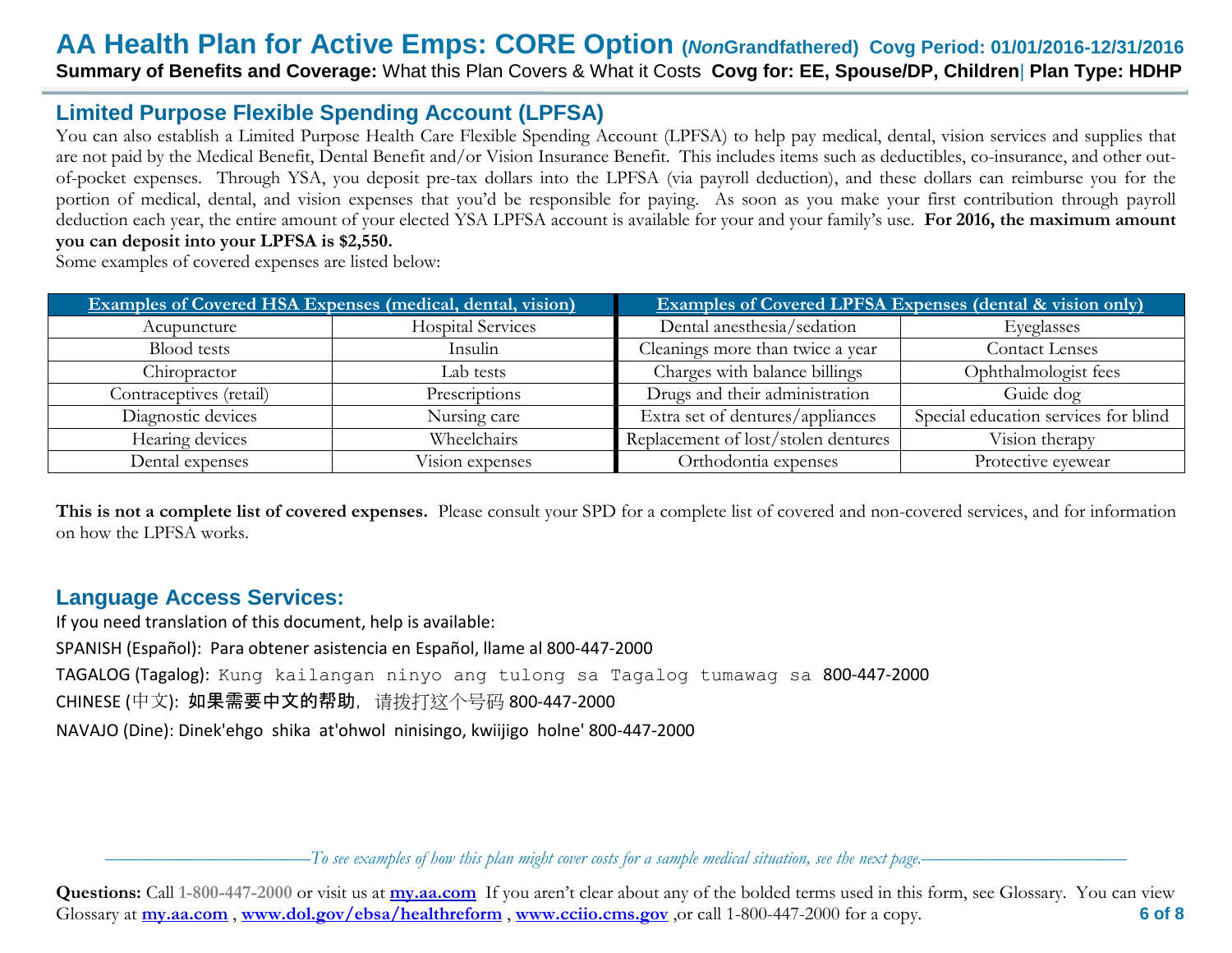# **Grp Life/Hlth Plan, AAGCorp Subs: CORE Option (***Non***Grandfathered) Covg Period: 01/01/2016-12/31/2016**

**Coverage Examples: Coverage for: EE, Spouse, Children** | **Plan Type: HDHP**

# **About these Coverage Examples:**

These examples show how this plan might cover medical care in given situations. Use these examples to see, in general, how much financial protection a sample patient might get if they are covered under different plans.



**Having a baby** (normal delivery)

- Amount owed to providers: \$7,540
- **Plan pays** \$3,860
- **Patient pays** \$3,680

#### **Sample care costs:**

|                             | Hospital charges (mother; precert'ed)                                                                                                                                         | \$2,700 | Prescriptions $(10@$150ea)$                                                                                                                                                  |  |
|-----------------------------|-------------------------------------------------------------------------------------------------------------------------------------------------------------------------------|---------|------------------------------------------------------------------------------------------------------------------------------------------------------------------------------|--|
|                             | Routine obstetric care                                                                                                                                                        | \$2,100 | Medical Equipment and Supplies                                                                                                                                               |  |
|                             | Hospital charges (baby)*                                                                                                                                                      | \$900   | OfficeVisits/Procedures(10@\$73ea)                                                                                                                                           |  |
| This is                     | Anesthesia                                                                                                                                                                    | \$900   | Education (physical fitness classes)*                                                                                                                                        |  |
| not a cost                  | Laboratory tests                                                                                                                                                              | \$500   | Laboratory tests                                                                                                                                                             |  |
| estimator.                  | Prescriptions (4@\$50ea)                                                                                                                                                      | \$200   | Vaccines, other preventive**                                                                                                                                                 |  |
| Don't use these examples to | Radiology                                                                                                                                                                     | \$200   | Total                                                                                                                                                                        |  |
| estimate your actual costs  | Vaccines, other preventive**                                                                                                                                                  | \$40    | <b>Patient pays:</b>                                                                                                                                                         |  |
| under this plan. The actual | Total                                                                                                                                                                         | \$7,540 | Deductibles                                                                                                                                                                  |  |
| care you receive will be    | <b>Patient pays:</b>                                                                                                                                                          |         | Co-pays                                                                                                                                                                      |  |
| different from these        | Deductibles                                                                                                                                                                   | \$2,000 | Co-insurance                                                                                                                                                                 |  |
| examples, and the cost of   | Co-pays                                                                                                                                                                       | \$0     | Limits or exclusions*This charge is                                                                                                                                          |  |
| that care will also be      | Co-insurance                                                                                                                                                                  | \$780   | not covered, so patient pays 100%                                                                                                                                            |  |
| different.                  | Limits or exclusions* This charge                                                                                                                                             |         | Total                                                                                                                                                                        |  |
| See the next page for       | is not covered, so patient pays                                                                                                                                               | \$900   | *Educational services excluded from co                                                                                                                                       |  |
| important information about | 100%                                                                                                                                                                          |         | **In-network preventive care paid at 10                                                                                                                                      |  |
| these examples.             | Total                                                                                                                                                                         | \$3,680 |                                                                                                                                                                              |  |
|                             | *Newborn's expense not covered under<br>mother's benefits, & is paid only if newborn<br>is added to employee's medical coverage.<br>**In-network preventive care paid at 100% |         | Note: This assumes participation in our<br><b>Health Condition Management Program</b><br>you have diabetes and do not participate<br>this program, your costs may be higher. |  |
|                             |                                                                                                                                                                               |         | For more information about this program                                                                                                                                      |  |

#### **Managing type 2 diabetes** (routine maintenance of a well-controlled condition)

- **Amount owed to providers: \$4,100**
- **Plan pays** \$1,504
- **Patient pays** \$2,596

#### **Sample care costs:**

| Prescriptions $(10@$150ea)$                                              | \$1,500 |  |  |
|--------------------------------------------------------------------------|---------|--|--|
| Medical Equipment and Supplies                                           | \$1,300 |  |  |
| OfficeVisits/Procedures( $10@$73ea$ )                                    | \$730   |  |  |
| Education (physical fitness classes)*                                    | \$290   |  |  |
| Laboratory tests                                                         | \$140   |  |  |
| Vaccines, other preventive**                                             | \$140   |  |  |
| Total                                                                    | \$4,100 |  |  |
| <b>Patient pays:</b>                                                     |         |  |  |
| Deductibles                                                              | \$2,000 |  |  |
| Co-pays                                                                  | $\$0$   |  |  |
| Co-insurance                                                             | \$306   |  |  |
| Limits or exclusions*This charge is<br>not covered, so patient pays 100% | \$290   |  |  |
| Total                                                                    | \$2,596 |  |  |
| *Educational services excluded from covg                                 |         |  |  |

**\*\*In-network preventive care paid at 100%**

Health Condition Management Program. If you have diabetes and do not participate in this program, your costs may be higher. For more information about this program, please contact WebMD at 1-888-383-8740.